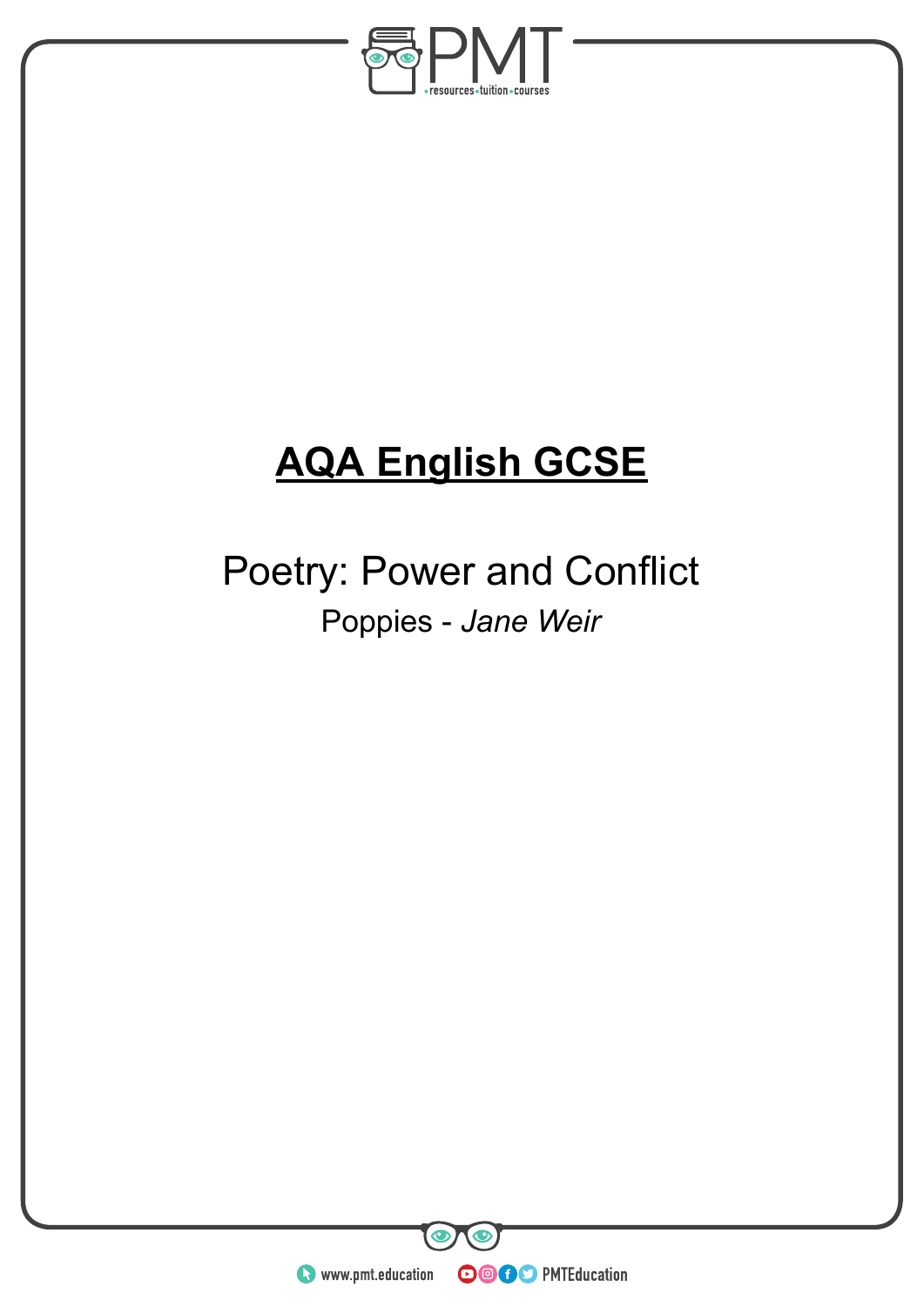

### **POPPIES**

Jane Weir

#### **Brief Summary**

A mother recalls caring for her son and reminisces about his childhood before it is revealed that he is no longer there and it is implied that he has died in conflict.

#### **Synopsis**

- The poem opens *"three days before armistice Sunday"* to establish the theme of remembrance
- The narrator places a poppy on her son's blazer
- She recounts memories of her son- Using Sellotape to remove cat hairs from his clothes, smoothing down his collar
- She remembers trying to stop her emotion and resist smothering him

#### **Summary**

**Context** - Remembrance day is a recurring theme. **Structure** - Cyclical // The son goes from participating in remembrance day to being remembered. Language - Memory // Grief // Childhood Key Points - A mother's grief is explored to reveal the unconventional victims of conflict // She gains solace from remembering him.

- After he leaves the house she goes to his room
- She then climbs a hill to lean on the war memorial and watch a dove
- The narrator wishes she could hear her son's voice still

#### **Context**

#### **Jane Weir (1963-)**

Weir was born in 1963 and lived in Northern Ireland during the troubles in the 1980's. She has two sons which may have influenced her desire to explore what caused young boys to go to war and fight. Weir was also a textile designer which explains her use of related imagery.

#### **Poppies**

The poem comes from the collection commissioned by Carol Ann Duffy called "exit wounds". Poppies grew in battlefields and became a symbol of remembrance in 1921, armistice Sunday also became a way to remember World War Two. Weir uses these symbols to establish from the outset that the poem is an act of remembrance.

**OOOO** PMTEducation

**WWW.pmt.education**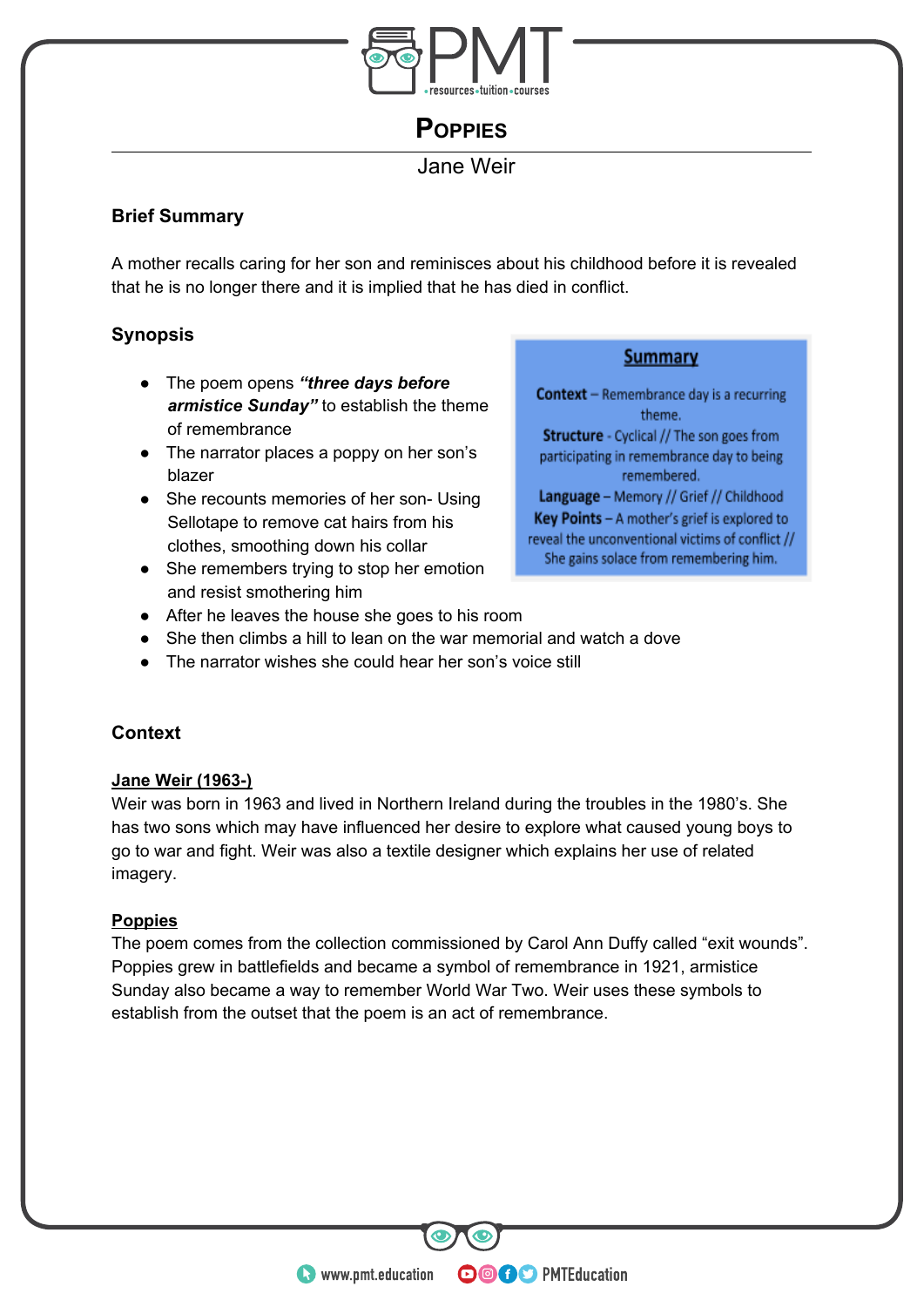

#### **Poppies**

*This use of temporal deixis establishes the theme of remembrance from the start.*

*The word choice implies that the memory also has painful undertones.*

*The poem ends with sad metaphor.*

Three days before Armistice Sunday and poppies had already been placed on individual war graves. Before you left, I pinned one onto your lapel, crimped petals, spasms of paper red, disrupting a blockade of yellow bias binding around your blazer.

Sellotape bandaged around my hand, I rounded up as many white cat hairs as I could, smoothed down your shirt's upturned collar, steeled the softening of my face. I wanted to graze my nose across the tip of your nose, play at being Eskimos like we did when you were little. I resisted the impulse to run my fingers through the gelled blackthorns of your hair. All my words flattened, rolled, turned into felt,

slowly melting. I was brave, as I walked with you, to the front door, threw it open, the world overflowing like a treasure chest. A split second and you were away, intoxicated. After you'd gone I went into your bedroom, released a song bird from its cage. Later a single dove flew from the pear tree, and this is where it has led me, skirting the church yard walls, my stomach busy making tucks, darts, pleats, hat-less, without a winter coat or reinforcements of scarf, gloves.

On reaching the top of the hill I traced the inscriptions on the war memorial, leaned against it like a wishbone. The dove pulled freely against the sky, an ornamental stitch. I listened, hoping to hear your playground voice catching on the wind.

**OOOO** PMTEducation

*This use of asyndetic listing shows how detailed the memory is to the narrator.*

*This metaphor creates an image of there being an outpouring of emotion by the narrator.*

**C** www.pmt.education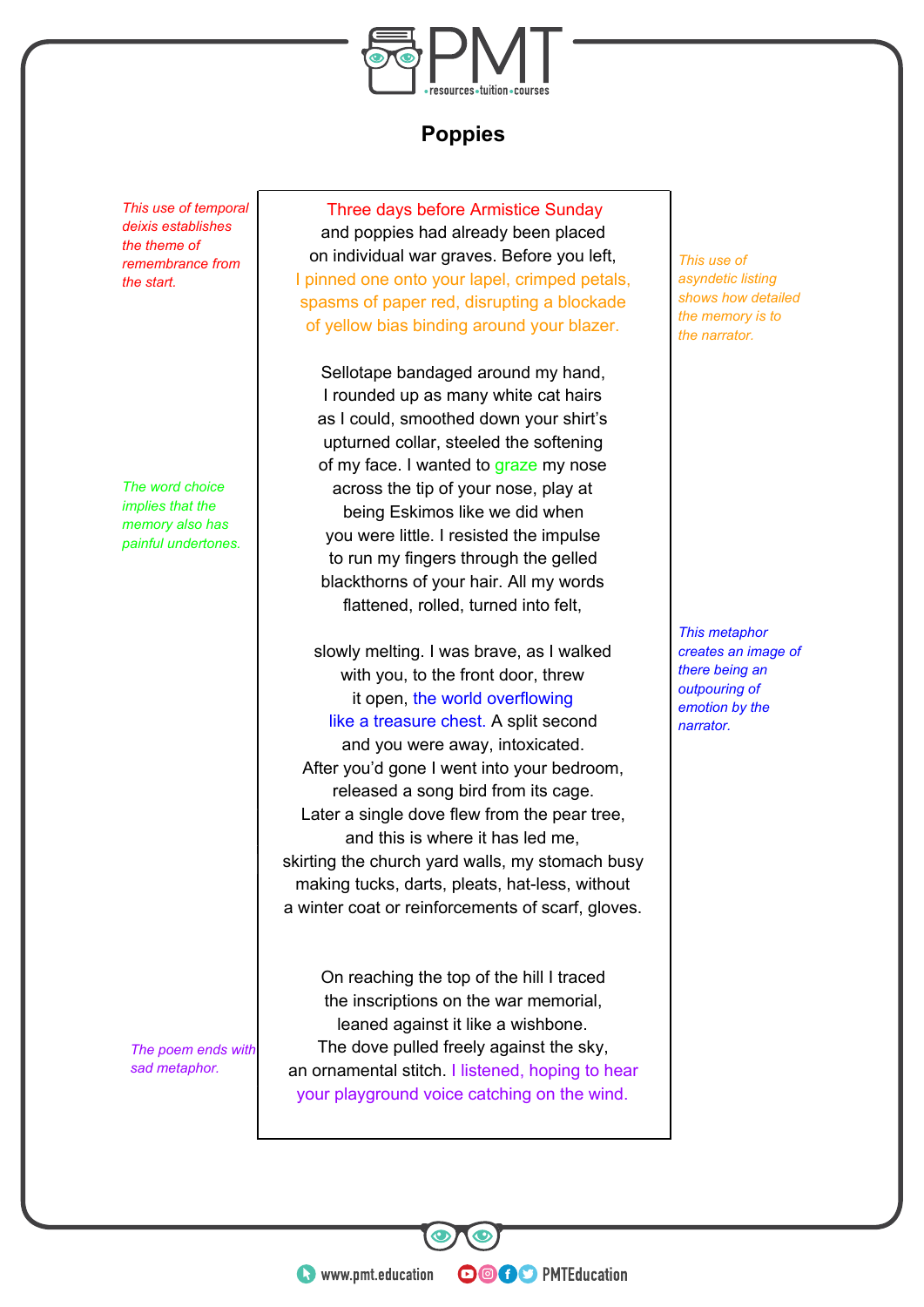

#### **The opening**

The poem sets the **tone of remembrance** from the start. Weir sets the scene of the poem at a memorial service to show the reader that the speaker and her son, who made the ultimate sacrifice, are victims of war.

By showing the son participating in armistice Sunday and then being killed in war himself, the cyclic nature of war is demonstrated.

> Three days before Armistice Sunday and poppies had already been placed on individual war graves. Before you left, I pinned one onto your lapel, crimped petals, spasms of paper red, disrupting a blockade of yellow bias binding around your blazer.

#### **Form**

The poem takes the form of a **dramatic monologue**. The speaker uses a **second person narrative** to directly address their son however, he never replies, implying that he is no longer there which creates a sense of death and loss. This form serves to focus the listener on the mother

#### **Structure**

#### Free verse

There is no rhyme scheme or meter as well as a lot of variety in stanza length. This shows that these are the speakers **uncensored thoughts** through which she desperately tries to make sense of the situation.

Weir's use of **free verse** also creates the impression of the poem being an **outpouring of emotion** or a **stream of consciousness** which is common in modern poetry. The chaotic structure of the poem reflects the narrator's **lack of control** over her emotions as well as the events she has endured and shows that they chaos created by war is much further reaching than the battlefield.

#### **Enjambment**

Weir's use of **enjambment** is seen in *"rolled, turned into felt // slowly melting"* which gives the sentences a **fragmented feeling.** This alludes to the narrator having to grasp at incomplete memories.

**OOOO** PMTEducation

**WWW.pmt.education**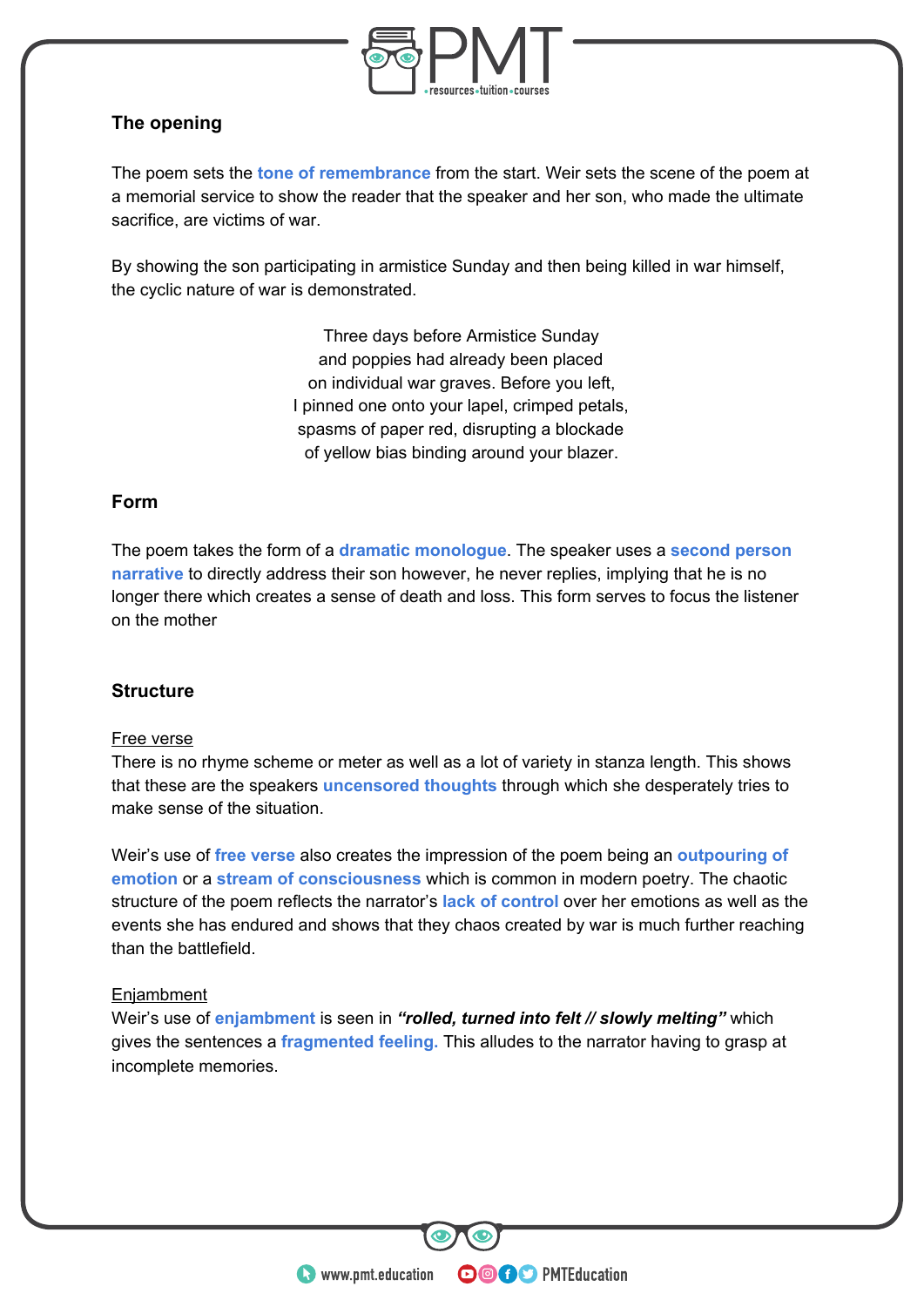

#### **Language**

#### Blending domestic with conflict

Weir interweaves **domestic imagery** with **violent military metaphors** throughout the poem. This is evident when the speaker describes leaving the house *"without a winter coat or reinforcements of scarf, gloves"*. The lack of protection from the cold shows how violence has left a mark on all parts of her everyday life. This could also imply that she feels she needs reinforcement to face seeing the memorial for her son as it is still difficult to face the reality of her situation.

The speaker remembers wanting to *"graze my nose across the tip of your nose"*, a phrase in which **maternal affection is juxtaposed against the injury-like connotations** of *"graze"*. Throughout the poem, Weir shows how war prevents people from having a normal domestic life.

#### Unconventional bravery

Weir is unusual as a war poet in the way in which she explores **emotional suffering** as opposed to **physical pain**. This is evident in the speaker's declaration of *"I was brave"* which opposes conventional ideas of bravery associated with fighting and risk taking.

In "Poppies", the narrator is acting bravely by carrying on with her daily life despite what she is suffering. The narrator is also brave because despite her fear of losing her son to war, she still lets him go.

#### **Suffering**

The use of **enjambment** between stanzas in *"all my words flattened, rolled, turned into felt // slowly melting"* breaks the structure of the poem to correspond with the mother emotionally breaking. Hints of the mother's suffering are heard throughout the poem as she is repeatedly assaulted by painful memories.

#### **Comparisons**

#### Kamikaze

| <b>Similarities</b> | The psychological effects of war is seen in both poems. Weir shows<br>$\bullet$<br>how grief leads the narrator to processing blissful, domestic                                    |
|---------------------|-------------------------------------------------------------------------------------------------------------------------------------------------------------------------------------|
|                     | memories of having "sellotape bandaged around [her] hand"<br>whereas Garland recounts the day the character's "father"<br>embarked at sunrise".                                     |
|                     | Both poems are focused on the unconventional victims of war, not<br>$\bullet$<br>those who went into battle themselves. This shows how far reaching<br>the effects of violence are. |

**OOOO** PMTEducation